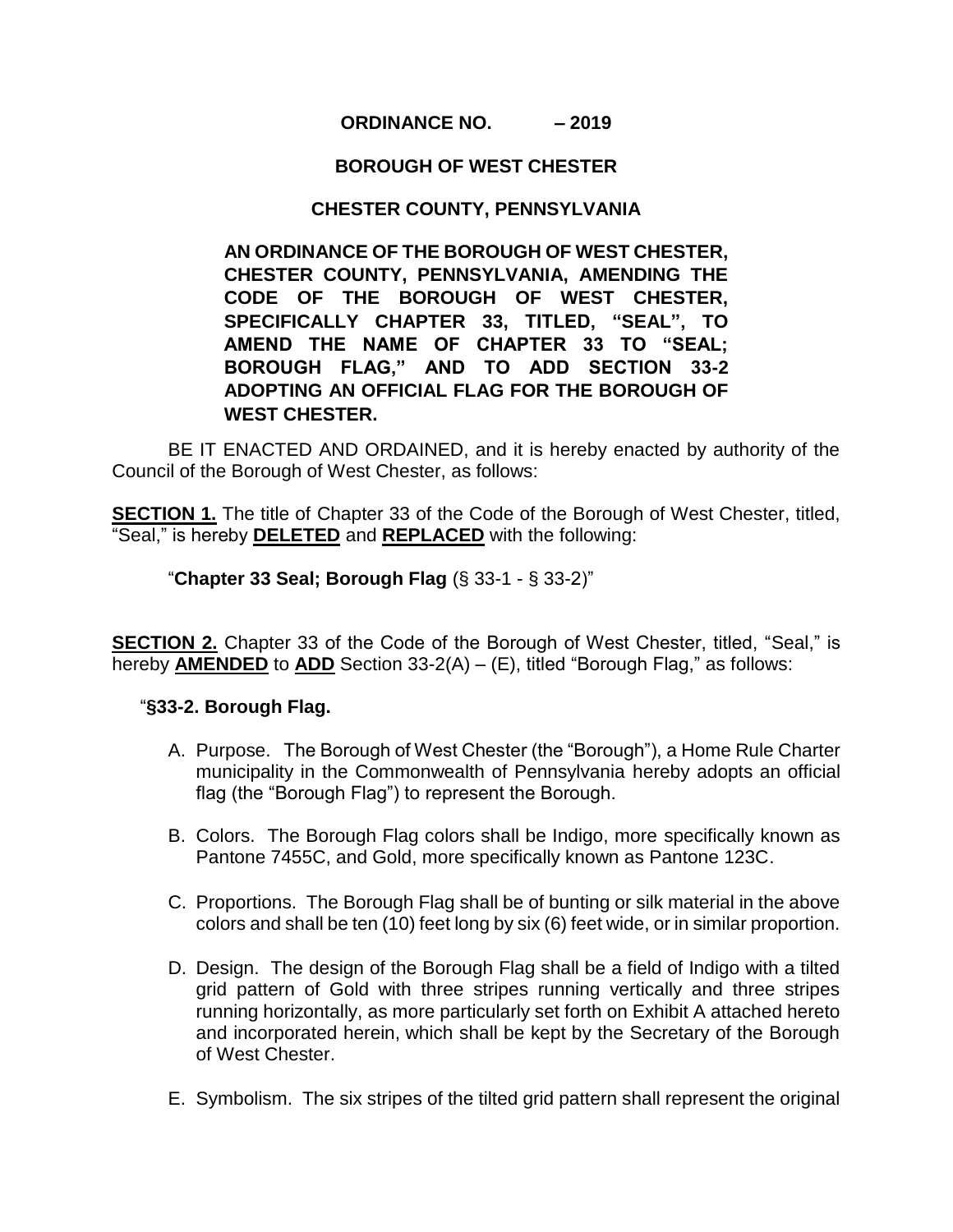six streets laid out to form the Borough of West Chester, currently known as – Market, High, Gay, Chestnut, Church and Walnut Streets – and symbolize the importance of those streets in forming the foundation for the culture, history, and vibrance of the Borough since its founding."

**SECTION 3. SEVERABILITY**. If any sentence, clause, section or part of this Ordinance is for any reason found to be unconstitutional, illegal or invalid, such unconstitutionality, illegality or invalidity shall not affect or impair any of the remaining provisions, sentences, clauses, sections or parts hereof. It is hereby declared as the intent of Council of the Borough of West Chester that this Ordinance would have been adopted had such unconstitutional, illegal or invalid sentence, clause, section or part thereof not been included therein.

**SECTION 4. REPEALER**. All Ordinances or parts of Ordinances conflicting with any provision of this Ordinance are hereby repealed insofar as the same affects this Ordinance.

**SECTION 5. EFFECTIVE DATE**. This Ordinance shall become effective upon enactment as provided by law.

ENACTED AND ORDAINED THIS \_\_\_\_\_ DAY OF \_\_\_\_\_\_\_\_\_\_\_\_\_\_\_\_, 2019.

# ATTEST: **COUNCIL FOR THE BOROUGH OF WEST CHESTER**

Michael A. Perrone, Secretary

\_\_\_\_\_\_\_\_\_\_\_\_\_\_\_\_\_\_\_\_\_\_\_\_\_\_\_ By: \_\_\_\_\_\_\_\_\_\_\_\_\_\_\_\_\_\_\_\_\_\_\_\_\_\_\_\_\_

APPROVED THIS \_\_\_\_\_\_ DAY OF \_\_\_\_\_\_\_\_\_\_\_\_\_\_\_\_\_, 2019.

\_\_\_\_\_\_\_\_\_\_\_\_\_\_\_\_\_\_\_\_\_\_\_\_\_\_ Dianne T. Herrin, Mayor